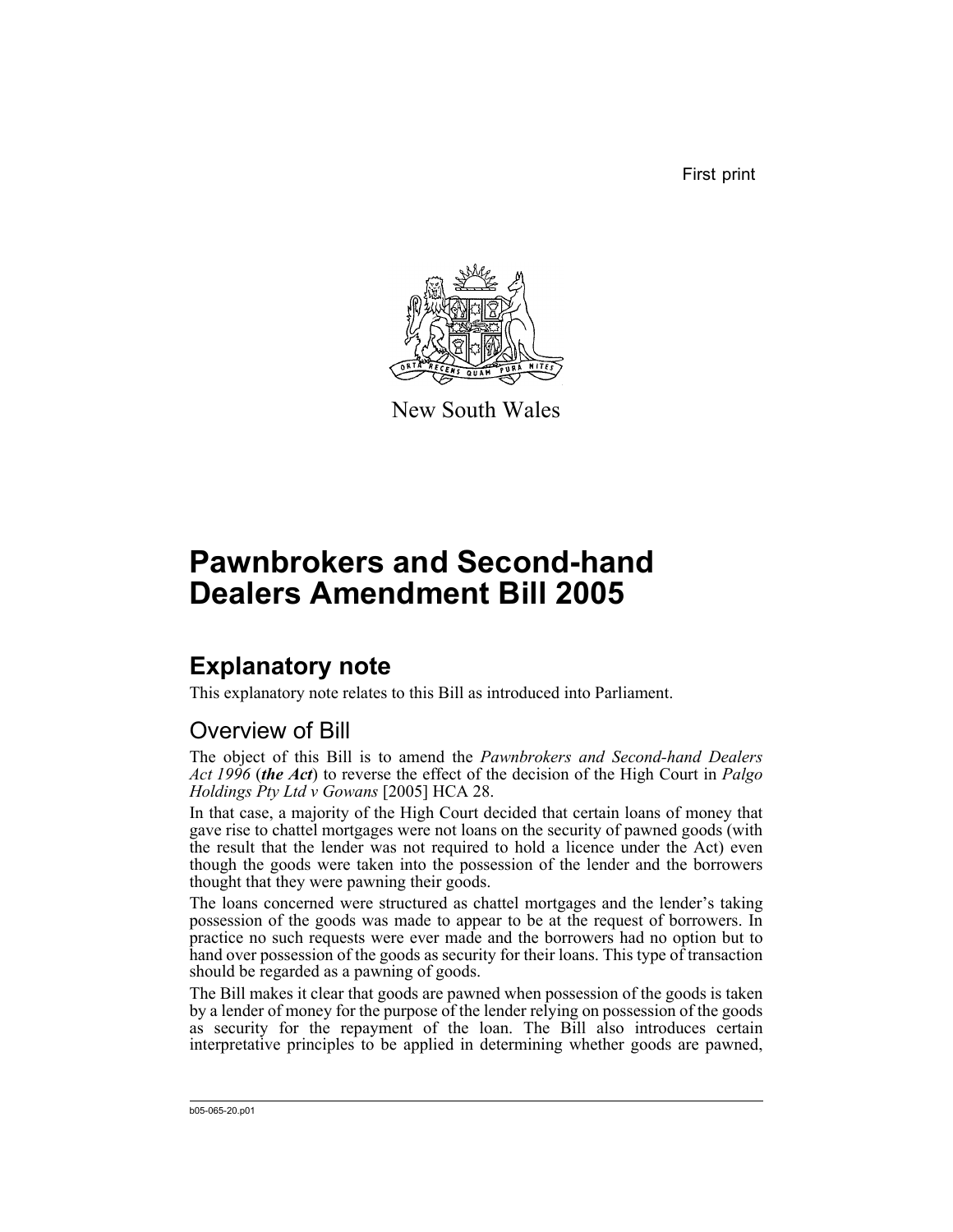Explanatory note

including the principle that regard is to be had to the substance of the loan transaction (rather than its form or legal technicalities), that particular regard is to be had to the ordinary understanding of the borrower as to the nature of the transaction, and that a loan can be both on the security of pawned goods and a chattel mortgage.

The Bill also includes a regulation-making power to prescribe cases or circumstances in which the taking of possession of goods in connection with a loan of money is or is not a pawning of the goods for the purposes of the Act, or in which goods in the possession of a person on behalf of or as an associate of a lender are taken to be in the possession of the lender.

The Bill affirms the approach to the interpretation of the Act adopted in the minority judgment of Kirby J, in the *Palgo* case, and by the Supreme Court and Court of Appeal on earlier appeals in the case.

#### Outline of provisions

**Clause 1** sets out the name (also called the short title) of the proposed Act.

**Clause 2** provides for the commencement of the proposed Act on the date of assent.

**Clause 3** is a formal provision that gives effect to the amendments to the *Pawnbrokers and Second-hand Dealers Act 1996* set out in Schedule 1.

### **Schedule 1 Amendments**

**Schedule 1 [1] and [2]** make the amendments described in the Overview.

**Schedule 1 [3]** makes a consequential amendment.

**Schedule 1 [4]** inserts a power to make consequential savings and transitional regulations.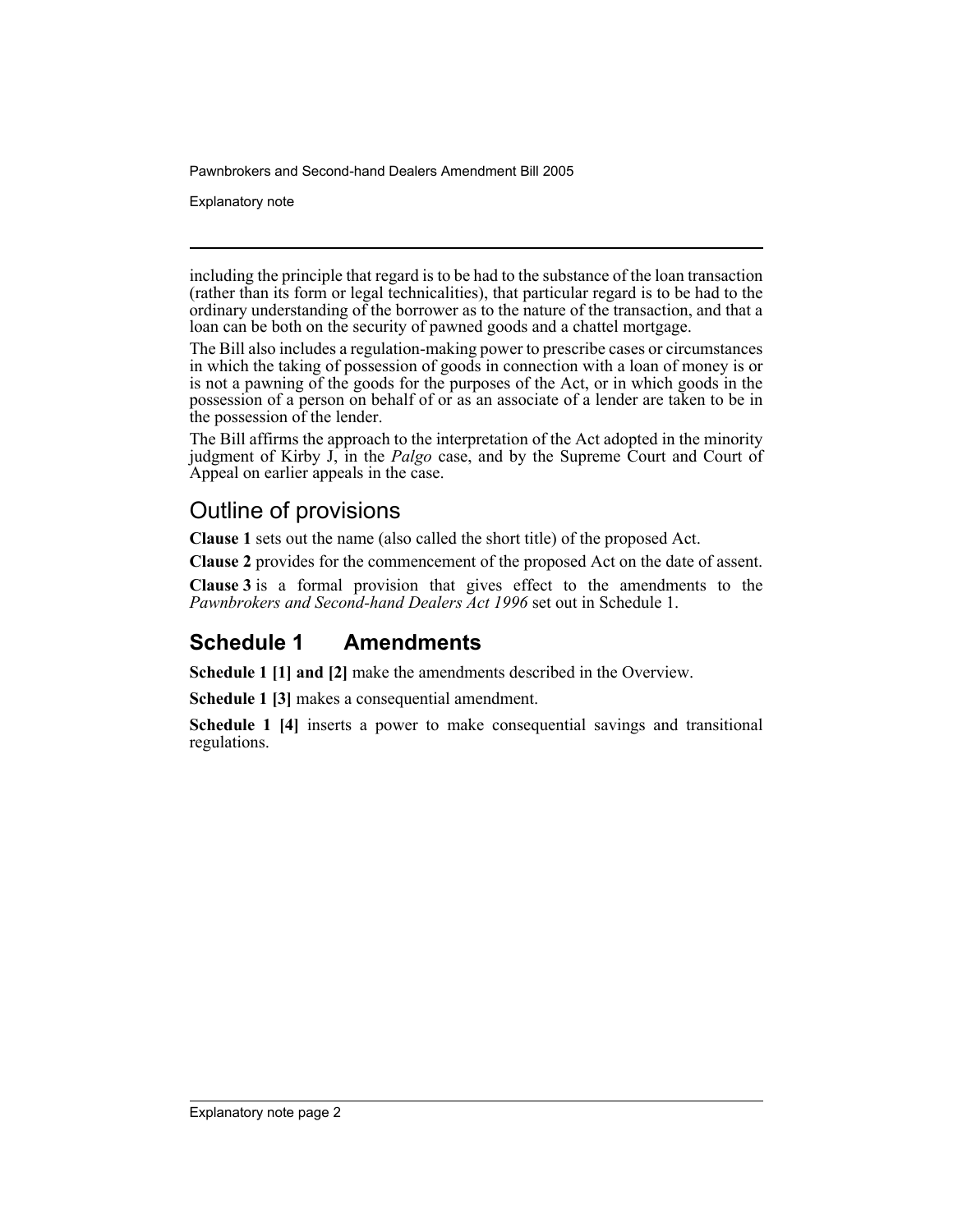First print



New South Wales

# **Pawnbrokers and Second-hand Dealers Amendment Bill 2005**

# **Contents**

|                                                                    | Page |
|--------------------------------------------------------------------|------|
| Name of Act                                                        |      |
| Commencement                                                       |      |
| Amendment of Pawnbrokers and Second-hand Dealers<br>Act 1996 No 13 |      |
| Schedule 1 Amendments                                              |      |
|                                                                    |      |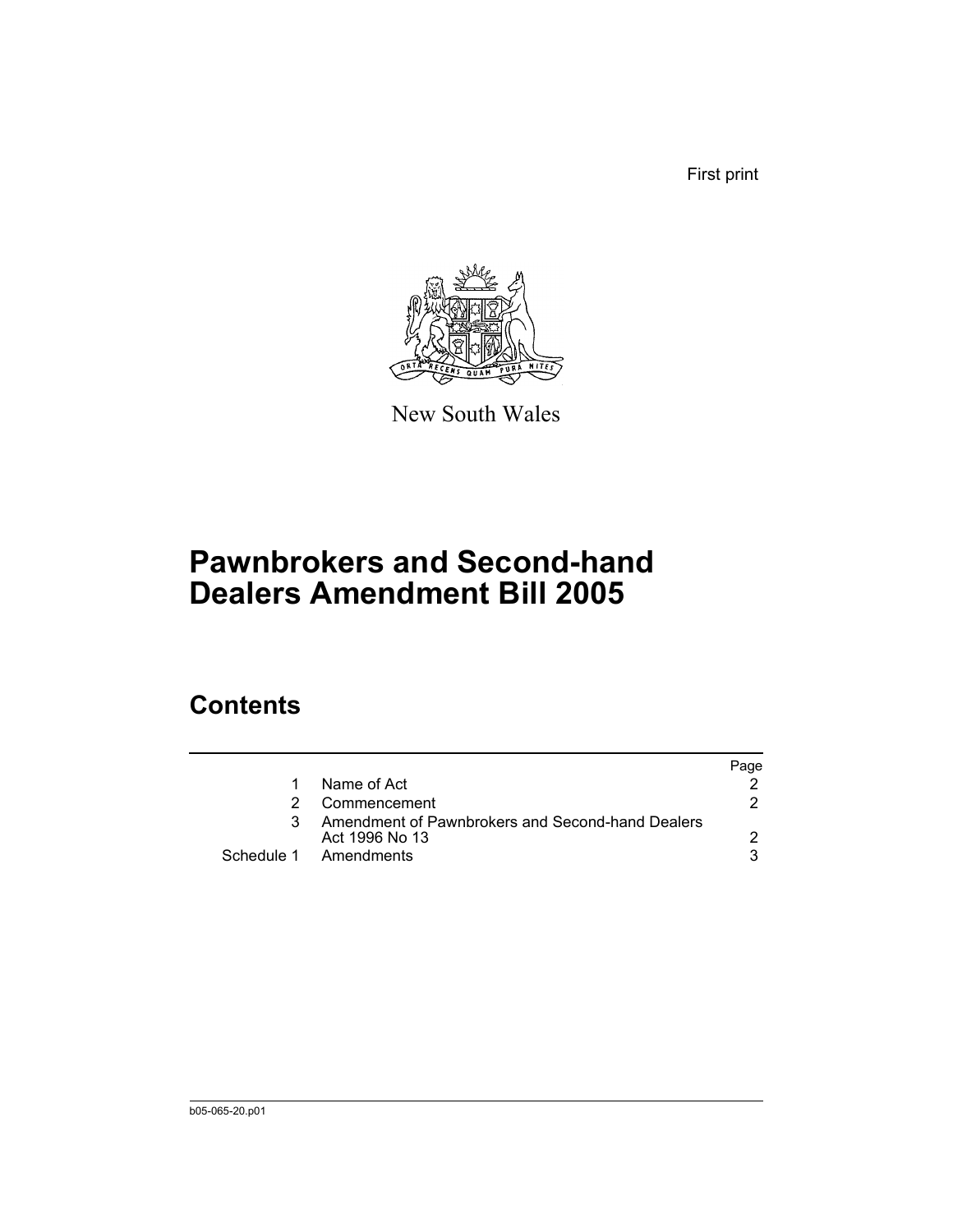**Contents** 

Page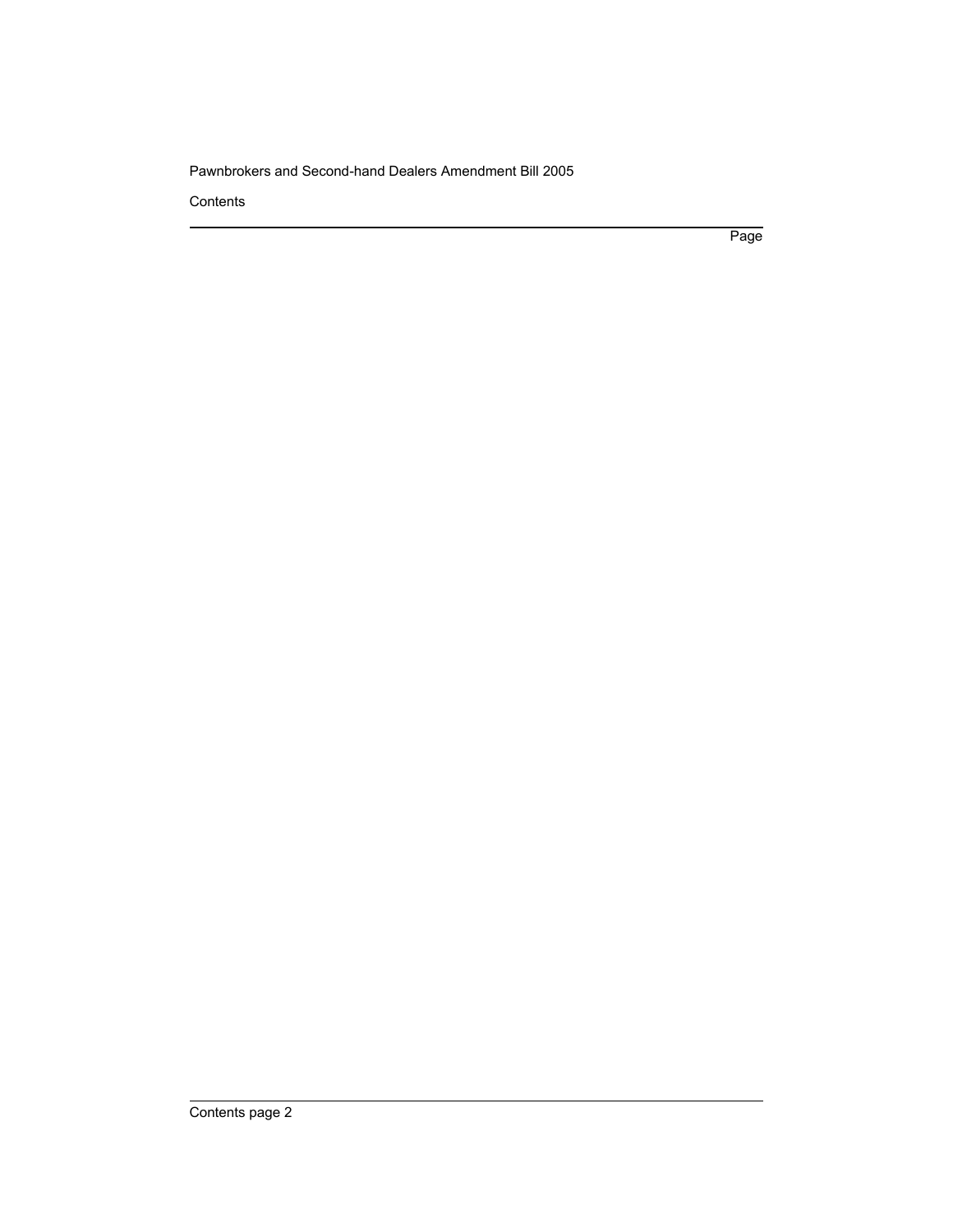

New South Wales

No , 2005

#### **A Bill for**

An Act to amend the *Pawnbrokers and Second-hand Dealers Act 1996* to clarify the application of the Act in respect of loans on the security of the possession of goods.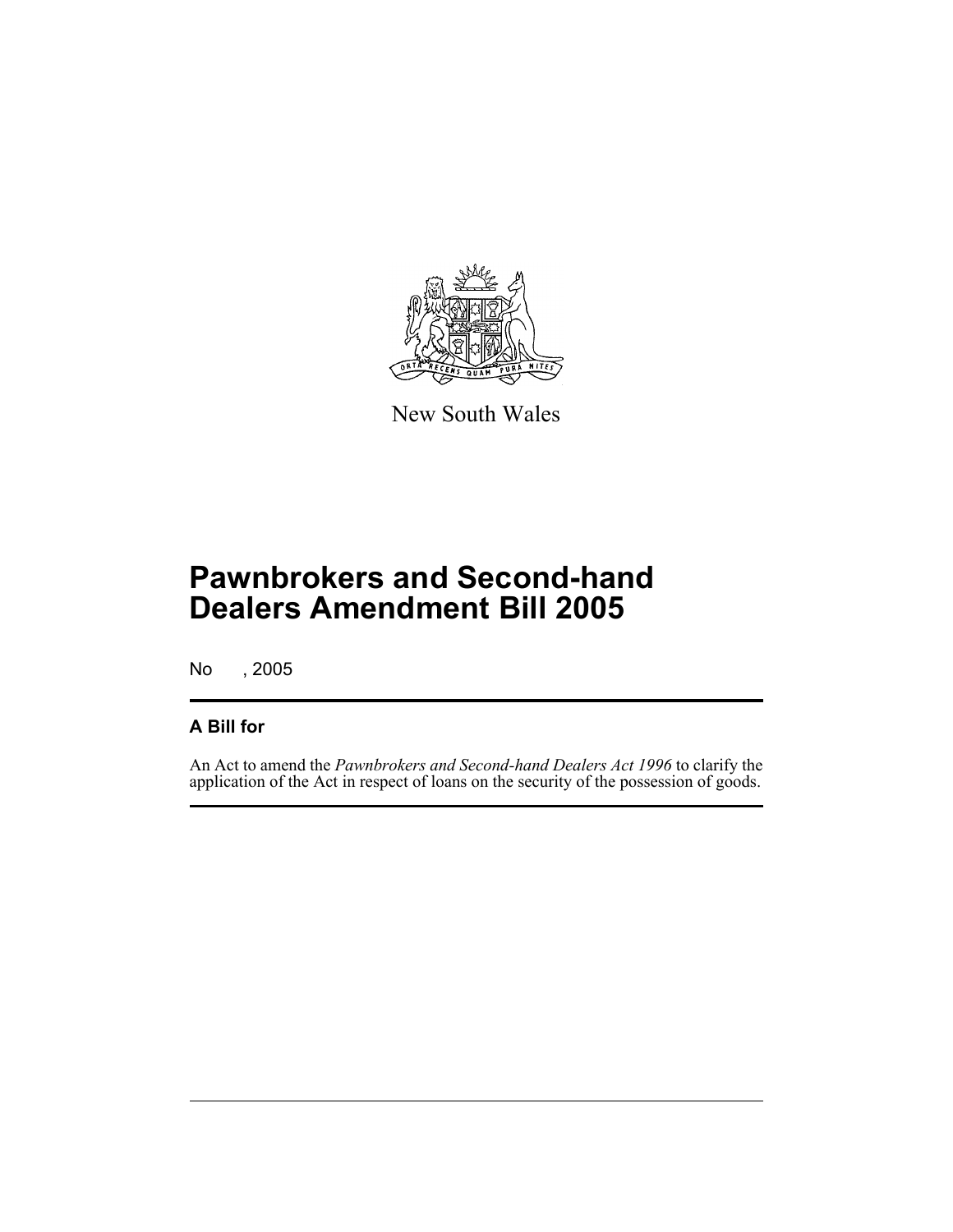<span id="page-5-1"></span><span id="page-5-0"></span>

|   | The Legislature of New South Wales enacts:                                              |                     |
|---|-----------------------------------------------------------------------------------------|---------------------|
| 1 | Name of Act                                                                             | $\mathcal{P}$       |
|   | This Act is the <i>Pawnbrokers and Second-hand Dealers Amendment</i><br>Act 2005        | 3<br>$\overline{4}$ |
|   | <b>Commencement</b>                                                                     | 5                   |
|   | This Act commences on the date of assent.                                               | 6                   |
| 3 | Amendment of Pawnbrokers and Second-hand Dealers Act 1996 No 13                         | 7                   |
|   | The Pawnbrokers and Second-hand Dealers Act 1996 is amended as set<br>out in Schedule 1 | 8<br>9              |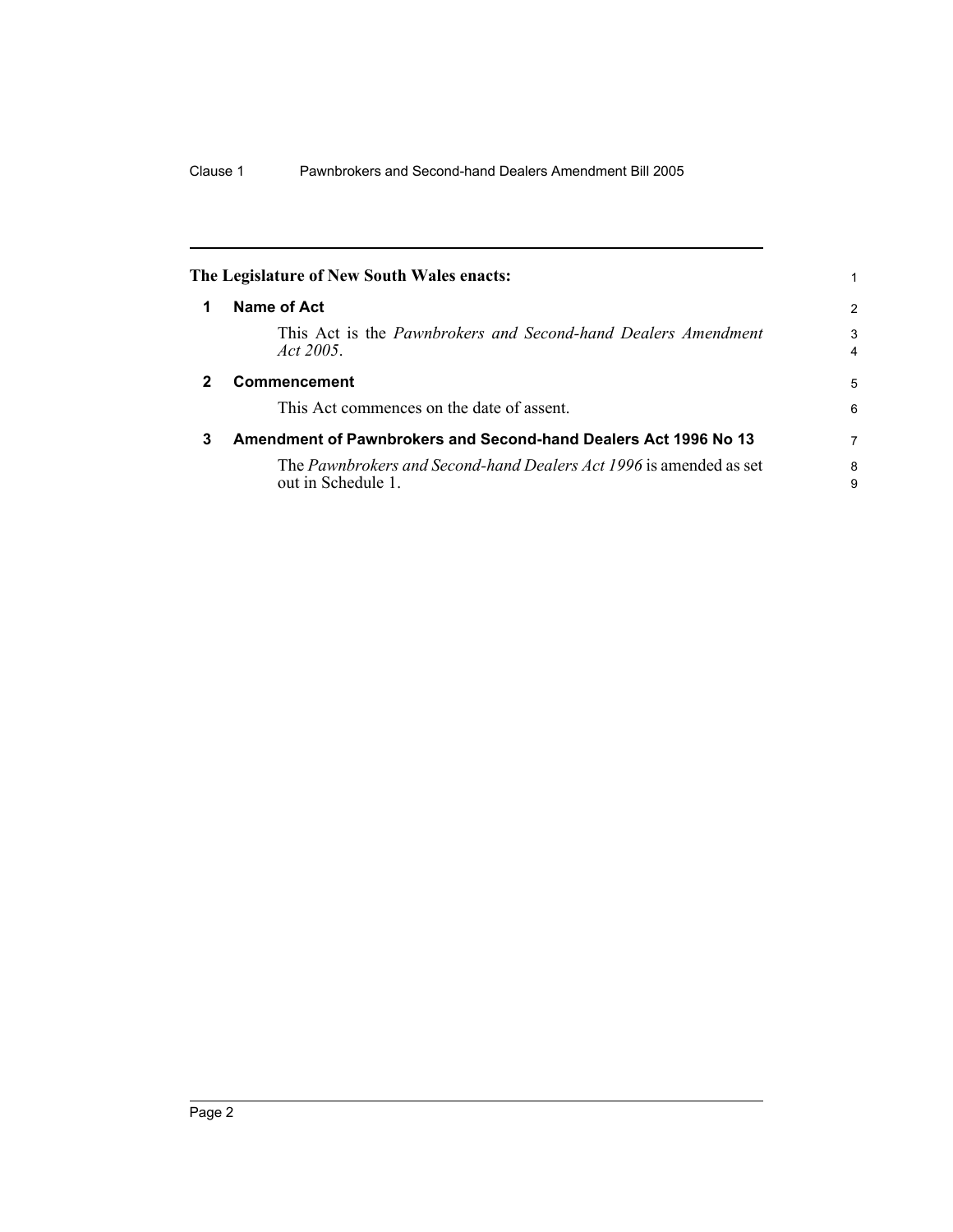Amendments Schedule 1

 $[1]$ 

**[2]** 

1

#### <span id="page-6-0"></span>**Schedule 1 Amendments**

|    |                            |                              | (Section 3)                                                                                                                                                                                                                                                                                                                     | 2                                 |  |  |
|----|----------------------------|------------------------------|---------------------------------------------------------------------------------------------------------------------------------------------------------------------------------------------------------------------------------------------------------------------------------------------------------------------------------|-----------------------------------|--|--|
|    |                            | <b>Section 3 Definitions</b> |                                                                                                                                                                                                                                                                                                                                 | 3                                 |  |  |
|    |                            |                              | Omit the definition of <i>pawnbroker</i> from section 3 (1). Insert instead:<br><i>pawnbroker</i> —see section 3A.                                                                                                                                                                                                              | 4<br>5                            |  |  |
|    | <b>Section 3A</b>          |                              |                                                                                                                                                                                                                                                                                                                                 |                                   |  |  |
|    |                            |                              |                                                                                                                                                                                                                                                                                                                                 | 6<br>$\overline{7}$               |  |  |
|    | Insert after section 3:    |                              |                                                                                                                                                                                                                                                                                                                                 |                                   |  |  |
| 3A | Definition of "pawnbroker" |                              |                                                                                                                                                                                                                                                                                                                                 |                                   |  |  |
|    | (1)                        |                              | In this Act, <i>pawnbroker</i> means a person who carries on a<br>business of lending money on the security of pawned goods.                                                                                                                                                                                                    |                                   |  |  |
|    | (2)                        |                              | For the purposes of this Act, goods are <i>pawned</i> if the goods are<br>taken into the possession of a lender of money for the purpose of<br>the lender relying on possession of the goods as security for the<br>repayment of the loan.                                                                                      | 11<br>12 <sup>2</sup><br>13<br>14 |  |  |
|    | (3)                        |                              | In determining for the purposes of this Act whether goods are<br>pawned and whether money is lent on the security of pawned<br>goods, the following principles are to apply:                                                                                                                                                    |                                   |  |  |
|    |                            | (a)                          | regard is to be had to the substance of the loan transaction<br>rather than its form or other legal technicalities,                                                                                                                                                                                                             | 18<br>19                          |  |  |
|    |                            | (b)                          | particular regard is to be had to the ordinary understanding<br>of the borrower as to the nature of the loan transaction and<br>the reason or basis on which possession of goods is given<br>to the lender,                                                                                                                     | 20<br>21<br>22<br>23              |  |  |
|    |                            | (c)                          | it does not matter that the terms of the loan transaction<br>provide that the lender has taken possession of the goods<br>at the request of or on behalf of the borrower or otherwise<br>so as to give the appearance that the lender does not rely on<br>possession of the goods as security for the repayment of<br>the loan, | 24<br>25<br>26<br>27<br>28<br>29  |  |  |
|    |                            | (d)                          | goods can be considered pawned and money can be<br>considered lent on the security of pawned goods even if the<br>loan also gives rise to a mortgage of the goods.                                                                                                                                                              | 30<br>31<br>32                    |  |  |
|    | (4)                        |                              | The regulations may specify cases or circumstances in which, for<br>the purposes of this Act:                                                                                                                                                                                                                                   | 33<br>34                          |  |  |
|    |                            | (a)                          | the taking of goods into the possession of a lender of<br>money in connection with the loan is a pawning of the<br>goods (whether or not that taking into possession is for the                                                                                                                                                 | 35<br>36<br>37                    |  |  |